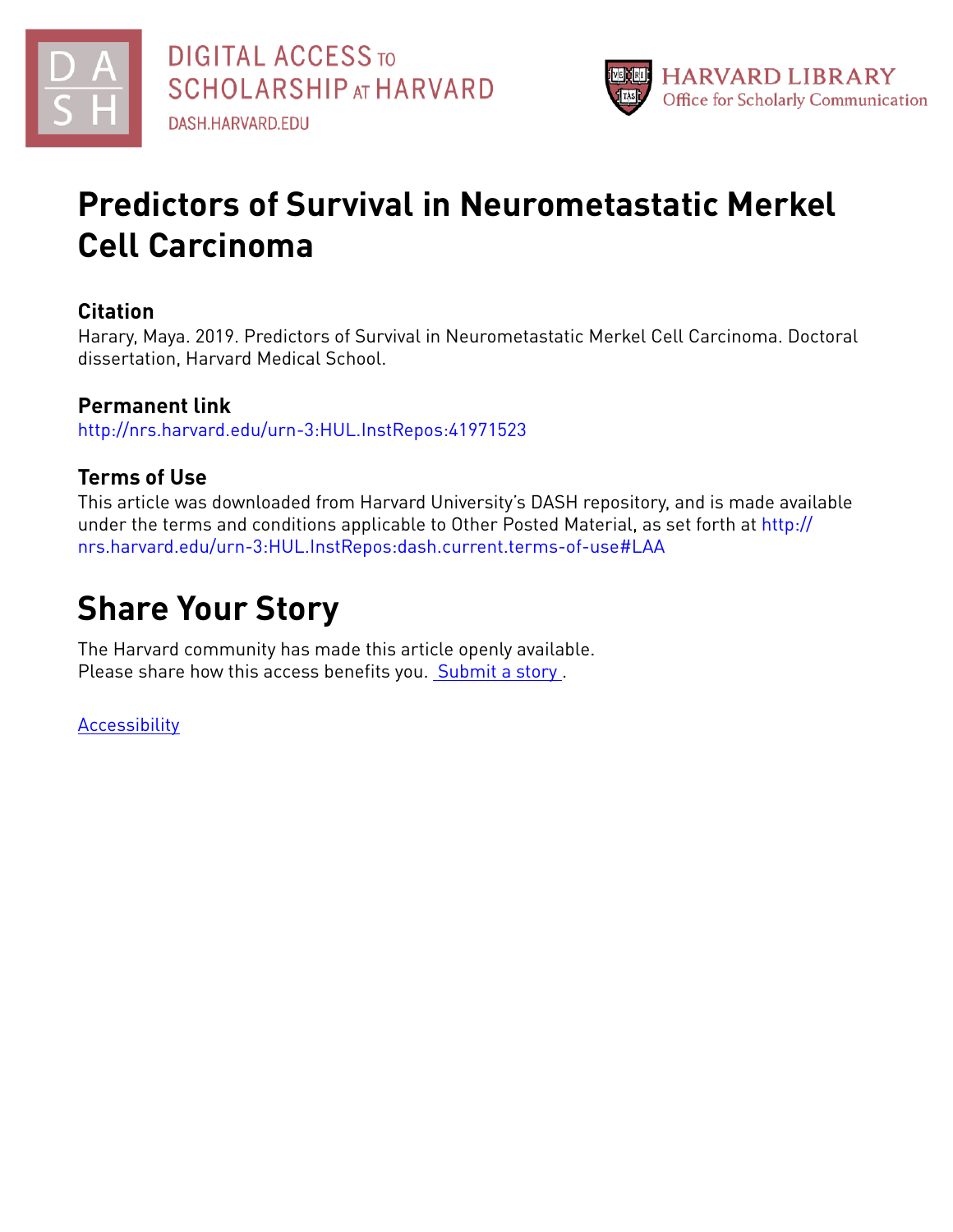

Available online at [www.sciencedirect.com](www.sciencedirect.com/science/journal/09598049)

**ScienceDirect** 





Original Research

# Predictors of survival in neurometastatic Merkel cell carcinoma\*



Maya Harary<sup>a</sup>, Vasileios K. Kavouridis<sup>a</sup>, Manisha Thakuria<sup>b,\*,1</sup>, Timothy R. Smith <sup>a,1</sup>

<sup>a</sup> Computational Neuroscience Outcomes Center, Department of Neurosurgery, Brigham and Women's Hospital, Harvard Medical School, Boston, MA, USA

<sup>b</sup> Center for Cutaneous Oncology, Department of Dermatology, Dana-Farber/Brigham and Women's Cancer Center, Harvard Medical School, Boston, MA, USA

Received 29 April 2018; received in revised form 15 June 2018; accepted 2 July 2018

| <b>KEYWORDS</b><br>Merkel cell carcinoma;<br>Brain metastasis | <b>Background:</b> Merkel cell carcinoma (MCC) is a rare cutaneous malignancy of<br>Abstract<br>neuroendocrine origin, with about 30 cases of brain metastasis (BM) reported in the literature.<br>Historically, the treatment of neurometastatic MCC has largely included chemotherapy and<br>radiotherapy. The aim was to investigate predictors of overall survival (OS) in neurometastatic                     |
|---------------------------------------------------------------|--------------------------------------------------------------------------------------------------------------------------------------------------------------------------------------------------------------------------------------------------------------------------------------------------------------------------------------------------------------------------------------------------------------------|
|                                                               | MCC.<br><b>Methods:</b> In this retrospective study, we surveyed institutional databases and conducted a sys-                                                                                                                                                                                                                                                                                                      |
|                                                               | tematic review of the literature to identify cases reporting on management of distant MCC<br>BM. A pooled survival analysis was performed on the institutional and literature cases to                                                                                                                                                                                                                             |
|                                                               | assess predictors of OS.                                                                                                                                                                                                                                                                                                                                                                                           |
|                                                               | <b>Results:</b> Forty cases were included for analysis, describing operative [14] and non-operative [26]<br>management. Median time to central nervous system involvement was 17.0-mos (interquartile<br>range 10.5–26.5), and most patients had a single BM $(62.5\%)$ . Management of intracranial dis-<br>ease included radiotherapy $(82.5\%)$ , systemic therapy $(59.5\%)$ and surgical resection $(35\%)$ . |
|                                                               | Operative management was associated with a lower intracranial burden of disease (BoD), but<br>similar systemic BoD. Both neurosurgery (hazard ratio [HR] 0.18, 95% confidence interval                                                                                                                                                                                                                             |
|                                                               | [CI]: 0.06–0.54, p = 0.002), having RT (HR 0.37, 95% CI: 0.14:0.93, p = 0.04) and having a sin-<br>gle BM (extensive intracranial BoD: HR 2.51, 95% CI: 1.12–5.6, $p = 0.03$ ) conferred an OS                                                                                                                                                                                                                     |
|                                                               | benefit on risk-unadjusted analysis. Only, neurosurgical resection was an independent predictor                                                                                                                                                                                                                                                                                                                    |
|                                                               | of OS (HR 0.12, 95% CI: 0.03–0.49, $p = 0.003$ ), controlling for age, BoD and radiotherapy.                                                                                                                                                                                                                                                                                                                       |

<sup>\*</sup> Review board: Project completed under Partners Human Research Committee approval (Protocol #2015P002352)

<https://doi.org/10.1016/j.ejca.2018.07.002> 0959-8049/@ 2018 Elsevier Ltd. All rights reserved.

<sup>\*</sup> Corresponding author: Center for Cutaneous Oncology, Department of Dermatology, Dana-Farber/Brigham and Women's Cancer Center, 221 Longwood Ave., Boston MA, 02115, USA.

E-mail address: [mthakuria1@bwh.harvard.edu](mailto:mthakuria1@bwh.harvard.edu) (M. Thakuria).

<sup>&</sup>lt;sup>1</sup> These authors contributed equally and share senior co-authorship.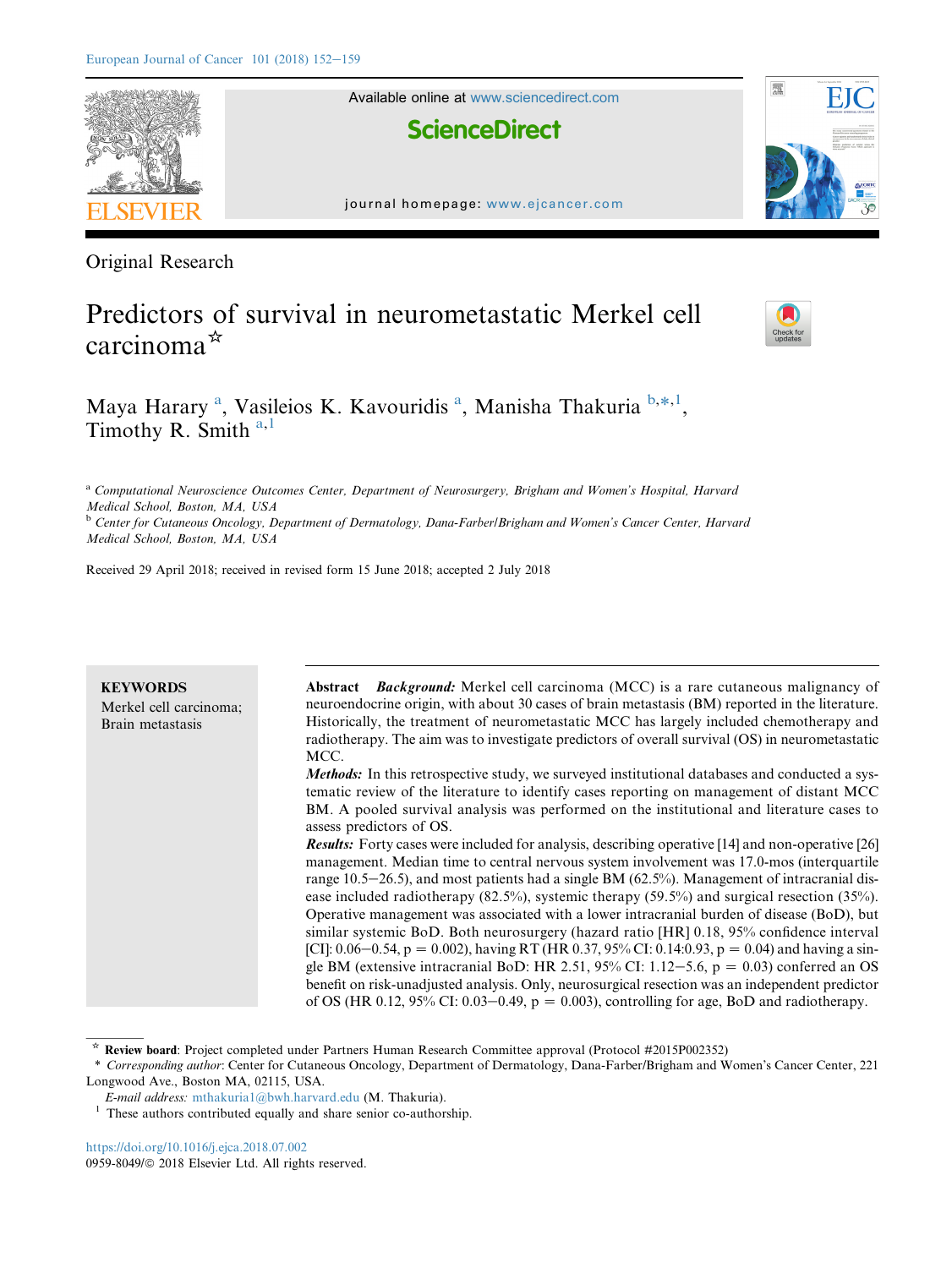**Conclusions:** Resection of MCC BM may confer a survival benefit given appropriate patient selection. Prospective investigation of multimodal management of neurometastatic MCC is warranted, especially given the promise of new immunotherapy agents in treating MCC.  $© 2018 Elsevier Ltd. All rights reserved.$ 

# 1. Introduction

Merkel cell carcinoma (MCC), initially referred to as trabecular or neuroendocrine carcinoma of the skin, is a rare malignancy of neuroendocrine origin that was first described by C. Toker in 1972 [\[1\]](#page-7-0). The estimated incidence of MCC is approximately 0.79 new cases per 100,000 people per year, with significant increases in incidence over the past few decades [\[2,3\].](#page-7-0) Initial characterisation of the disease and its differentiation from other carcinomas were difficult due to its varied appearance on histology, but diagnosis has since become more standardised with the use of cytokeratin-20 (CK-20) immune-histochemical staining, which is likely contributing to the observed increase in incidence [\[4,5\]](#page-7-0).

MCC most commonly presents with a cutaneous primary lesion  $[4]$ . In about  $4\%$  of cases, it presents as metastatic disease in the absence of a primary lesion [\[4,6\]](#page-7-0). The loco-regional management approach has included wide local excision of the primary skin lesion, followed by lymphadenectomy or sentinel lymph node biopsy, and regional radiotherapy (RT) [\[7,8\].](#page-7-0) Though recently falling out of favour, chemotherapy (CT) alongside RT has historically been the predominant approach in patients who develop metastatic disease [\[7\].](#page-7-0)

Given the relative low incidence of this disease, there have only been about 30 cases of MCC brain metastases (BM) reported in the literature. There remains no consensus regarding the benefit of neurosurgical resection. In this article, we report on predictors of survival in patients with neurometastatic MCC based on 13 cases treated at our institutions and cases previously reported in the literature.

# 2. Methods

#### 2.1. Patient identification

Brigham and Women's Hospital (BWH) and Massachusetts General Hospital (MGH) institutional databases were queried for patients with MCC, who had brain imaging of any modality (computed tomography or magnetic resonance imaging [MRI]) in the electronic medical record. To be included, patients needed to have a pathologically proven diagnosis of MCC based on pathology from the primary site, lymph node and/or another distant metastasis. Radiology reports for brain imaging of any modality were reviewed to identify patients with brain lesions. MRI reports and/or images were reviewed to assess number and location of BM. Diagnosis of the lesion as an MCC BM was based on pathologic confirmation in surgically treated patients and the absence of other concurrent oncologic diagnoses with neurometastatic potential. Patient demographics and clinical course were extracted by chart review under an intitutional review board-approved protocol.

Patient age is represented as age at time of initial MCC diagnosis. Patients with direct intracranial invasion from scalp primary MCC lesions, as opposed to distant metastases, were excluded. Intracranial metastatic burden of disease (BoD) was analysed in a dichotomous fashion, with patients categorised as having either a single BM or extensive burden  $(>1$  BM and/ or leptomeningeal disease). Systemic BoD was treated similarly with patients categorised as either having the central nervous system (CNS) as the sole metastatic site or extensive burden (non-draining lymph node involvement, solid organ and/or bone metastases).

# 2.2. Literature search

A systematic review of the literature was conducted according to PRISMA guidelines (Supplemental Fig. 1). Briefly, English-language studies describing a case(s) of MCC BMs by distant metastatic spread and reporting on treatment strategy and survival outcomes were included. Reviews or editorial articles were excluded. Abstract and title screening, as well as subsequent fulltext screening and data extraction were done by two reviewers, and disagreements were resolved by discussion. Four non-operative cases from the literature did not report the patients' intracranial and systemic metastatic BoD; these were imputed as extensive burden for the purpose of analysis.

#### 2.3. Statistical analysis

Statistical analysis was conducted on R (version 3.4.0). Student's t-test and Pearson chi-squared statistic were used to compare continuous and categorical variables, respectively. A Mann-Whitney test was used for nonparametric comparisons. A Kaplan-Meier curve was computed with a log-rank statistic. Cox-proportional hazard regression was used to analyse survival outcomes between the groups. Variables with a  $p < 0.25$  on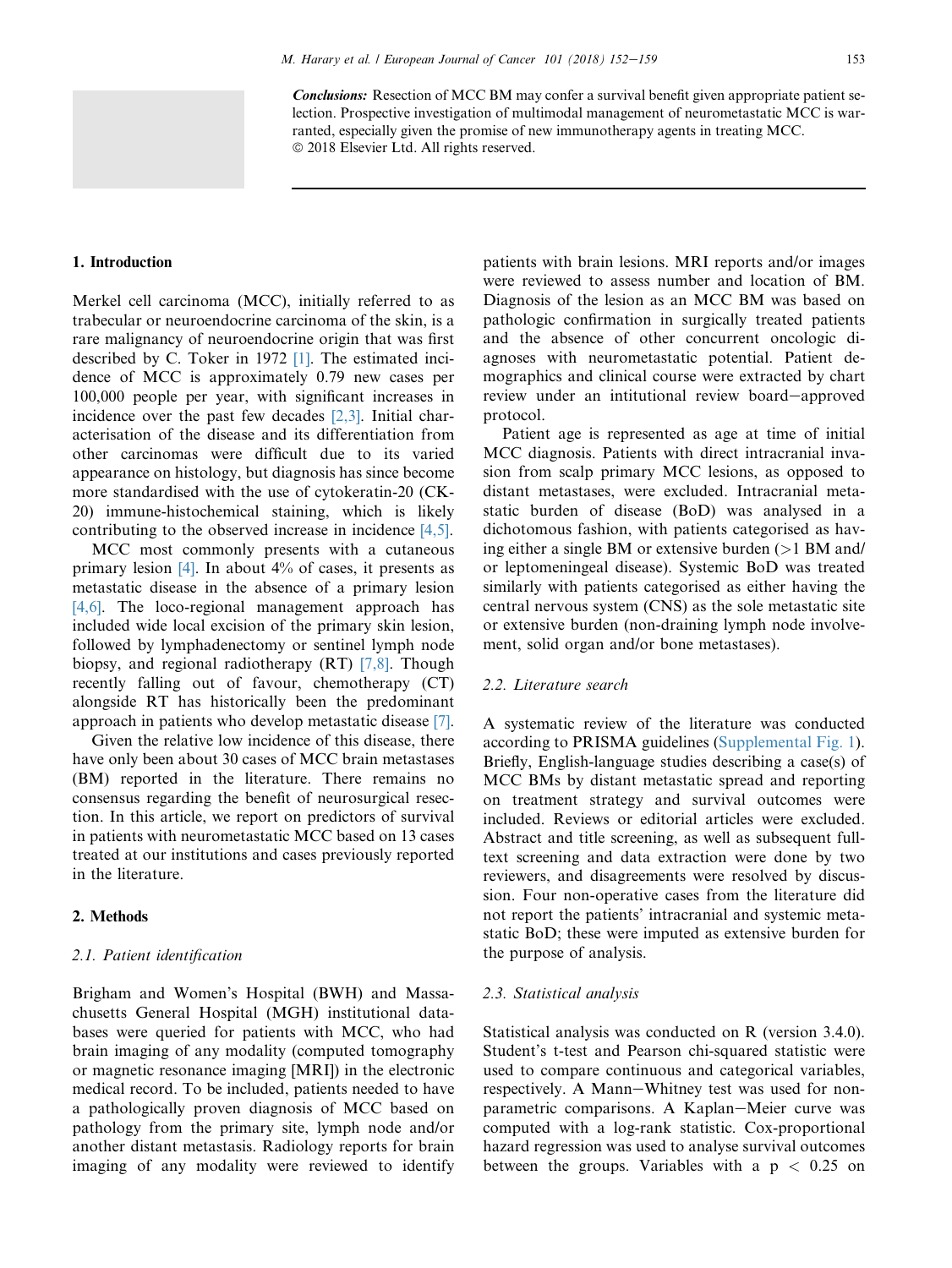<span id="page-3-0"></span>

| Management<br>of BM | Age/sex | Primary lesion | Systemic therapy<br>before CNS spread <sup>a</sup> | Systemic BoD at<br>time of CNS<br>spread | Time to<br>CNS spread<br>(mt) | <b>BM</b> location                                                                                            | Brain-directed<br>RT | Systemic<br>therapy<br>after CNS<br>spread | Survival<br>from CNS<br>spread (mt) |
|---------------------|---------|----------------|----------------------------------------------------|------------------------------------------|-------------------------------|---------------------------------------------------------------------------------------------------------------|----------------------|--------------------------------------------|-------------------------------------|
| Non-operative       | 39F     | Unk.           | CT > TT > CT                                       | LN, liver, spleen                        | 16                            | R Meckel's cave,<br>cerebellum, L pons                                                                        | <b>WBRT</b>          | IT                                         | 2                                   |
|                     | 74M     | Parotid        | $CT + RT > IT + TT > CT$<br>$+ HT > CT + IT$       | LN                                       | 26                            | L frontal                                                                                                     | -                    | IT                                         | 6                                   |
|                     | 81M     | Forehead       | RT                                                 | LN, ilium                                | 24                            | R parietal, L temporal                                                                                        | <b>SRS</b>           |                                            | 29                                  |
|                     | 65M     | Unk.           | CT                                                 |                                          | 11                            | Leptomeninges                                                                                                 | <b>WBRT</b>          | Intrathecal<br><b>CT</b>                   | 5                                   |
|                     | 67M     | Parotid        | $CT + RT > CT$                                     | LN                                       | 12                            | R parietal                                                                                                    | <b>WBRT</b>          |                                            | 38                                  |
|                     | 70M     | Scalp          | $RT > CT + RT > HT$                                | Liver                                    | 50                            | L frontal, leptomeninges                                                                                      | <b>WBRT</b>          |                                            | 0.9                                 |
| Operative           | 75M     | Forehead       | $CT + RT$                                          | LN                                       | 44                            | Cerebellum                                                                                                    |                      | $\qquad \qquad \longleftarrow$             | 0.5                                 |
|                     | 76F     | <b>Breast</b>  | $CT + RT$                                          | $\overline{\phantom{0}}$                 | 11                            | R parietal                                                                                                    | <b>WBRT</b>          | $\overline{\phantom{m}}$                   | 45                                  |
|                     | 66F     | Unk.           | CT                                                 | LN, femur                                | 13                            | Cerebellum                                                                                                    | SRS > WBRT           | IT > TT                                    | 28                                  |
|                     | 59M     | Leg            | RT > CT                                            | LN, rib                                  | 35                            | Cerebellum                                                                                                    | SRS > WBRT           | $\overline{\phantom{m}}$                   | 18                                  |
|                     | 60F     | Unk.           | $CT + RT$                                          | LN                                       | $\overline{2}$                | <sup>b</sup> L parietal, L frontal,<br>R temporal, R occipital,<br>R frontal, R parietal,<br>cerebellum $[2]$ | <b>WBRT</b>          | IT                                         | 15                                  |
|                     | 81F     | Leg            | CT                                                 | LN                                       | 21                            | R frontal                                                                                                     | <b>SRS</b>           | IT                                         | 10                                  |
|                     | 81M     | Chest          | RT                                                 |                                          | 24                            | L cingulate                                                                                                   | <b>SRS</b>           | IT                                         | 10                                  |

Survival in bold-type represents patients who were still alive at time of reporting.

 $CT$  = chemotherapy,  $HT$  = hormone therapy,  $IT$ =immunotherapy,  $LN$  = lymph node,  $mt$  = month,  $RT$  = radiotherapy,  $SRS$  = stereotactic radiosurgery,  $TT$  = targeted therapy, Unk.  $=$  unknown, WBRT  $=$  whole-brain radiotherapy. ">" represents sequence of treatment progression, BM  $=$  brain metastasis, BoD  $=$  burden of disease, CNS  $=$  central nervous system.

<sup>a</sup> Radiotherapy (RT) here refers to RT directed at draining lymph nodes.

 $\rm{^{b}}$  This patient underwent resection of two symptomatic metastases (L parietal and frontal), she had WBRT before surgery but no adjuvant RT.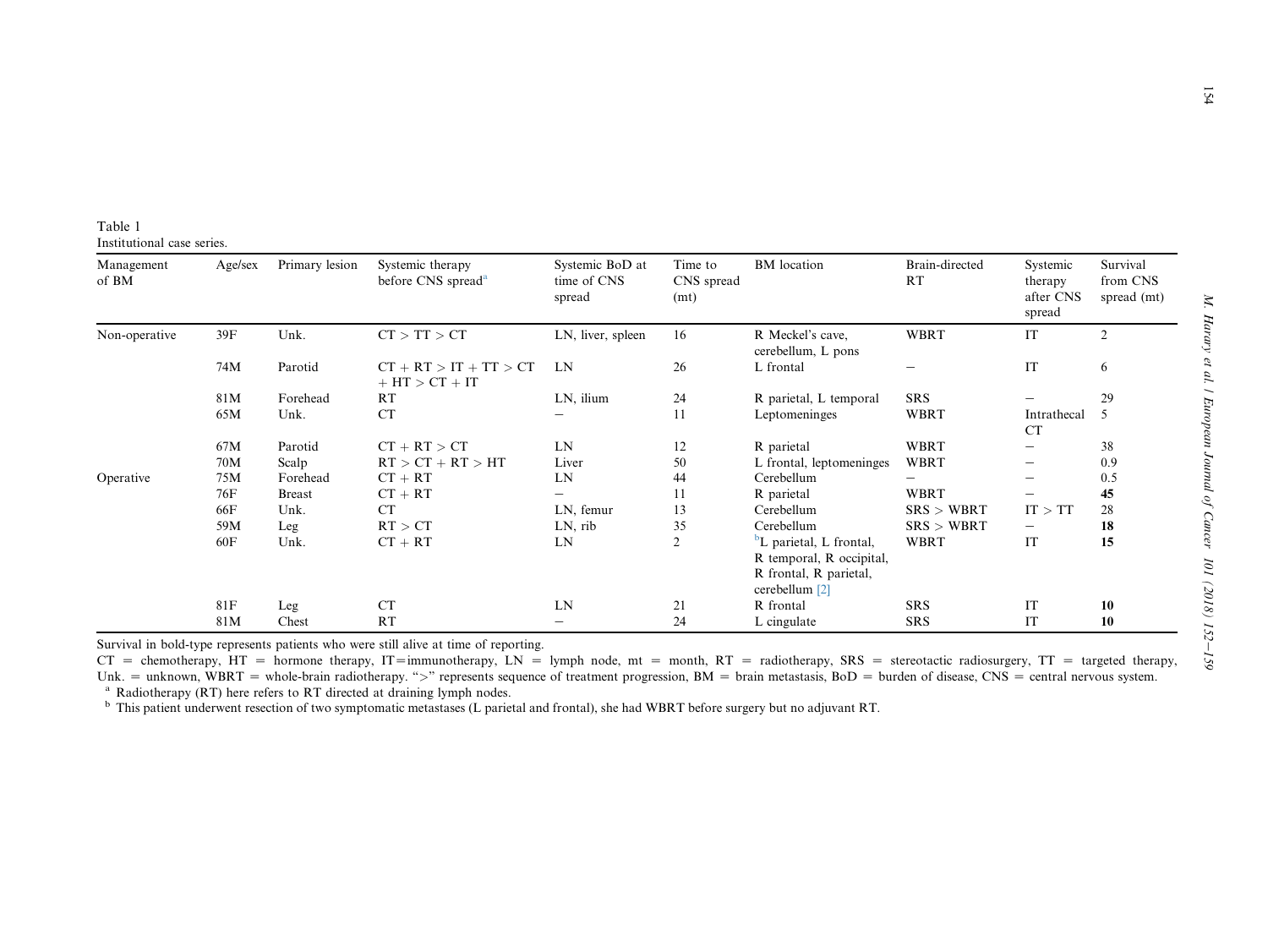# 3. Results

#### 3.1. Case series

A total of 193 unique patients were treated at BWH or MGH between 2004 and 2017 for MCC and had brain imaging of any modality. Screening of radiology reports identified a total of 13 cases of MCC BM secondary to distant metastatic spread ([Table 1](#page-3-0)). In all but one patient, new neurological symptoms were the trigger for brain imaging. In one patient, BM was detected incidentally in the setting of re-staging before enrolment in a trial. In all patients in whom the primary lesion site was known (i.e. did not present just with lymph node involvement or distant metastases), wide local excision was performed with sentinel lymph node biopsy when indicated. Six of the patients had a history of other malignancies, including squamous cell carcinoma of the skin (n = 2), basal cell carcinoma (n = 4), melanoma in situ (n = 2), lung adenocarcinoma (n = 1), prostate carcinoma (n = 1) and urothelial carcinoma (n = 1). One patient was immunosuppressed at time of MCC diagnosis for a prior renal transplant.

Before CNS involvement, patients were treated with a range of therapies including RT to draining lymph node, systemic CT, immunotherapy, hormone therapy with octreotide and/or targeted therapy agents. The most commonly used CT regimen was carboplatin and etoposide combination therapy. Immunotherapy agents used included pembrolizumab, avelumab and ipilimumab. Targeted therapy agents included pazopanib, cabozantinib and other agents under clinical investigation.

In seven cases, the BM was managed operatively, and the remaining six were treated non-operatively. Most patients had brain-directed RT with either stereotactic radiosurgery (SRS) and/or whole-brain radiotherapy (WBRT), either in place of surgery or as adjuvant therapy. New systemic therapy was initiated in seven patients following CNS involvement and included immunotherapy, and in one case, intrathecal CT.

#### 3.2. Literature search

A systematic search of the literature resulted in 105 unique articles about MCC (Supplemental Fig. 1). Subsequent screening identified 23 included articles, published between 1983 and 2017 reporting on the treatment and survival of a total of 27 patients with MCC BM due to distant metastatic spread (Supplemental Table 1). In all cases, where the primary lesion was known, a surgical excision was performed. In all reports that described the patient's clinical presentation leading up to the diagnosis of CNS involvement (20/27), patients had new neurologic symptoms to trigger brain imaging. In twenty cases, the MCC BM were non-operatively managed with either systemic or intrathecal CT, or brain-directed RT.

#### 3.3. Baseline patient characteristics

A total of 40 cases were included in the pooled analysis (Table 2). As mentioned, all patients with a known primary lesion ( $n = 26, 65\%$ ) were treated with a wide surgical excision. Of these, only 57.7% received adjuvant RT to the primary site and draining lymph nodes. A majority of those patients presenting with nodal disease in the absence of a primary lesion received RT to involved lymph nodes (64.3%).

Median time from initial MCC diagnosis to CNS involvement was  $17.0$  months (IQR  $10.5-26.5$ ). At time of CNS involvement, most patients had extracranial metastatic involvement (57.5%), including non-regional lymph nodes, visceral organs and bone. Most patients (62.5%) had a single BM at time of CNS involvement, and 12.5% had leptomeningeal spread.

| anie |  |
|------|--|
|------|--|

|--|

| Age at diagnosis, yr (mean $\pm$ SD)                | $65.1 \pm 10.1$   |
|-----------------------------------------------------|-------------------|
| Sex, n female $(\%)$                                | 11(27.5)          |
| Location of primary, $n$ (%)                        |                   |
| Head and neck                                       | 12(42.5)          |
| Torso                                               | 4(10.0)           |
| Upper extremities                                   | 2(5.0)            |
| Lower extremities                                   | 3(7.5)            |
| Unknown                                             | 14(35.0)          |
| Chemotherapy before CNS spread, $n$ (%)             | 23(57.5)          |
| Regional RT to primary site and/or                  | 24(60.0)          |
| LN disease, $n$ (%)                                 |                   |
| Time to CNS involvement, mts (median, IQR)          | $17.0(10.5-26.5)$ |
| Systemic BoD, n (%)                                 |                   |
| Only CNS                                            | 17(42.5)          |
| Extensive                                           | 23 (57.5)         |
| Intracranial BoD, $n$ (%)                           |                   |
| Single BM                                           | 25(62.5)          |
| Extensive                                           | 15(37.5)          |
| Resection of $> 1$ BM, n $\left(\frac{9}{0}\right)$ | 14(35.0)          |
| Brain-directed RT, $n$ (%)                          |                   |
| None                                                | 7(17.5)           |
| <b>SRS</b>                                          | 12(30.0)          |
| <b>WBRT</b>                                         | 26(65.0)          |
| Systemic therapy after CNS spread, $n$ (%)          |                   |
| None                                                | 15(40.5)          |
| Chemotherapy                                        | 11(29.7)          |
| Immunotherapy                                       | 6(16.2)           |
| Other <sup>a</sup>                                  | 7(18.9)           |
|                                                     |                   |

 $BoD = burden of disease, LN = lymph node, RT = radiotherapy,$  $SRS =$  stereotactic radiosurgery, WBRT = whole-brain radiation therapy,  $CNS =$  central nervous system,  $BM =$  brain metastasis. Some patients were treated with >1 RT or systemic treatment modality after CNS spread.

<sup>a</sup> "Other" includes intrathecal CT or intracavitary BCNU wafers (Gliadel).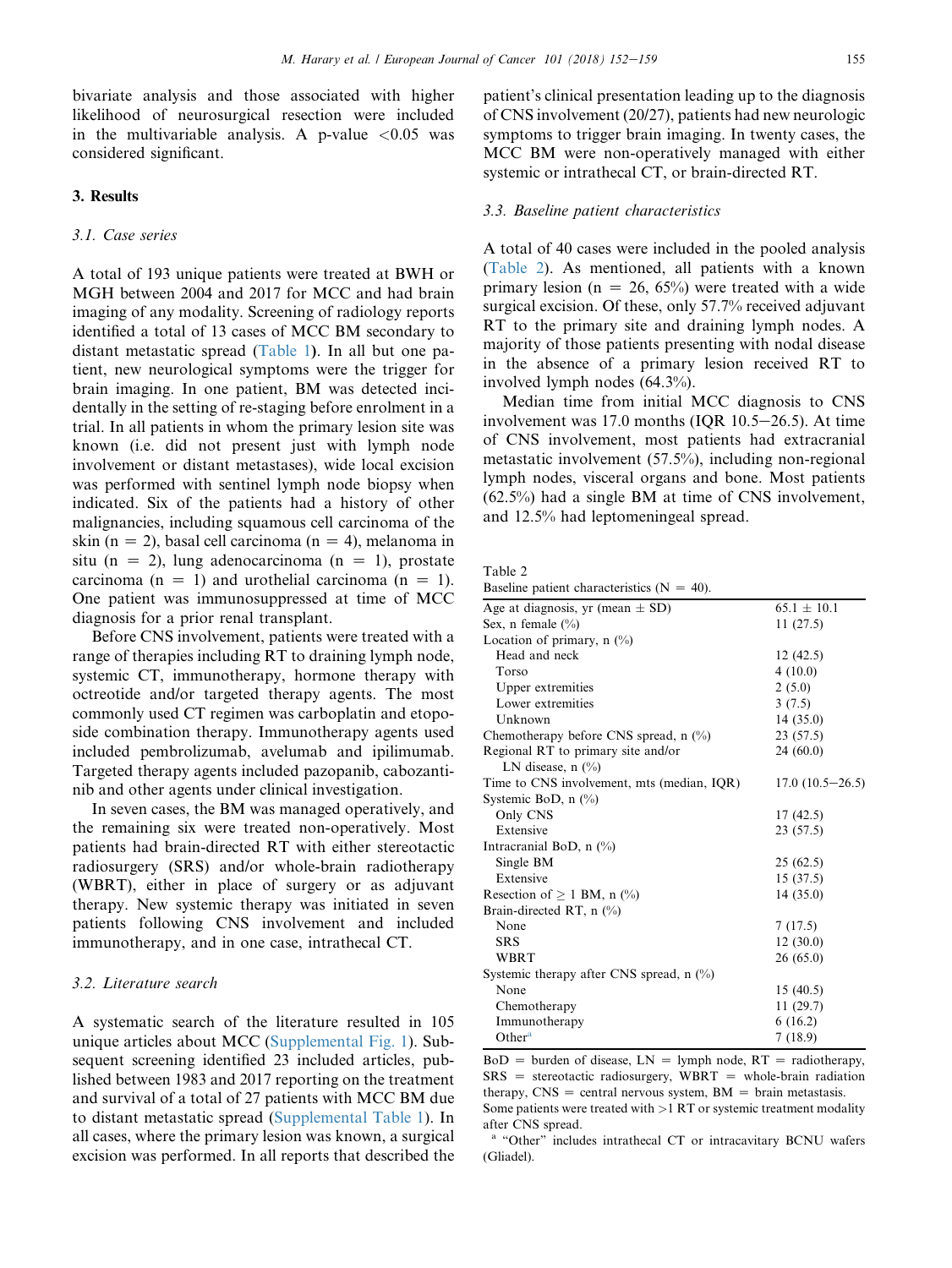# 3.4. Management of CNS disease

Management of CNS disease included RT (82.5%), systemic therapy (57.9%) and surgical resection (35%). RT most commonly consisted of WBRT (68.4%). Of patients receiving RT, 7 patients (22.6%) received both SRS and WBRT in their treatment course. Surgical resection of the BM was done in 14 cases (35%). Patients undergoing neurosurgical resection were more likely to be female  $(50\%$  versus 15.4%,  $p = 0.02$ ) and have limited intracranial BoD (i.e. a single BM, 92.9% versus  $46.2\%$  p = 0.004). The primary lesion in the nonoperative group most commonly localised to the head and neck region (57.7%), whereas the patients in the operative group were more likely to present with advanced disease in the absence of a known primary lesion (42.9%). These differences in location of the primary lesion were not significant.

# 3.5. Predictors of overall survival

Bivariate analysis demonstrated that having a single BM, as opposed to more extensive intracranial disease, as well as undergoing surgical resection of BMs was associated with improved overall survival (OS, Table 3). Similarly, receiving any modality of brain-directed RT was also associated with improved OS. Patient demographics, location of primary tumour and treatment with systemic therapy were not predictive of OS. Median OS in patients undergoing neurosurgical intervention was 73 months (95% CI 31–115), while that of the nonoperative group was 25 months  $(95\% \text{ CI } 17-44)$ , representing a statistically significant difference ( $p < 0.001$ , [Fig. 1\)](#page-6-0). On multivariable analysis, only surgical resection was an independent predictor of OS (HR 0.12, 95% CI 0.03–0.49,  $p = 0.003$ , controlling for age, sex, systemic and intracranial BoD, prior therapy and therapy following CNS involvement.

#### Table 3

Predictors of survival in MCC BM patients.

### 4. Discussion

Neurometastatic MCC is a rare manifestation of a likewise uncommon malignancy. As such, there is a dearth of high-quality evidence to guide treatment decisions. In comparison with the algorithmic management of stage IV metastatic melanoma, practice guidelines for MCC patients with metastatic disease are ambiguous, suggesting a multidisciplinary discussion with consideration of surgical resection, RT and systemic therapy depending on the clinical status [\[9,10\].](#page-7-0)

Distant dissemination of MCC occurs in  $40-50\%$  of patients, of which an approximate 13% have CNS metastases  $[11-13]$  $[11-13]$  $[11-13]$ . Intracranial involvement may occur either directly, via transcalvarial invasion of a primary lesion on the head, or via distant metastatic spread. The earliest report of MCC BM was reported on two patients in 1983 by Wick et al. [\[14\].](#page-7-0) Neither received braindirected therapy, and the one patient with full survival information succumbed to the disease one month following CNS involvement. The following reports integrated brain-directed RT, most commonly WBRT, alongside systemic CT. It was only in 2001 when the first surgical management of MCC BM was reported by Ikawa et al. [\[15\].](#page-7-0)

# 4.1. Impact of neurosurgery on OS

In this study, we performed a survival analysis in patients with MCC BM, pooling our institutional series with prior cases reported in the literature. Resection of MCC BM was an independent predictor of OS, controlling for age, BoD and adjuvant therapy. Though the estimated 5-year survival rates for stage IV MCC is around 14%, despite advanced stage, the median survival in the operatively managed BM patients reported here was 73 months (95% CI 31–115) [\[16,17\].](#page-8-0) Extensive intracranial burden was associated with shorter survival

|                                                   | Bivariate Cox regression |               |         | Multivariable Cox regression |               |         |
|---------------------------------------------------|--------------------------|---------------|---------|------------------------------|---------------|---------|
|                                                   | <b>HR</b>                | 95% CI        | p-value | HR                           | 95% CI        | p-value |
| Surgical resection (ref non-op)                   | 0.18                     | $0.06 - 0.54$ | 0.002   | 0.12                         | $0.03 - 0.49$ | 0.003   |
| Age                                               | 1.00                     | $0.96 - 1.03$ | 0.86    |                              |               |         |
| Sex (ref male)                                    | 0.62                     | $0.25 - 1.54$ | 0.30    | 2.02                         | $0.66 - 6.20$ | 0.22    |
| Location of primary                               |                          |               |         |                              |               |         |
| Head and neck                                     | Ref                      |               |         |                              |               |         |
| Torso                                             | 0.68                     | $0.15 - 3.03$ | 0.61    |                              |               |         |
| Upper extremities                                 | 0.36                     | $0.04 - 3.05$ | 0.35    |                              |               |         |
| Lower extremities                                 | 0.00                     | NA            |         |                              |               |         |
| Unknown                                           | 0.99                     | $0.42 - 2.34$ | 0.97    |                              |               |         |
| Intracranial BoD (ref single BM)                  | 2.51                     | $1.12 - 5.6$  | 0.03    | 1.10                         | $0.43 - 2.78$ | 0.85    |
| Systemic BoD (ref only CNS)                       | 1.69                     | $0.73 - 3.90$ | 0.22    | 1.17                         | $0.44 - 3.11$ | 0.75    |
| Therapy before CNS involvement (ref none)         | 0.77                     | $0.31 - 1.94$ | 0.58    |                              |               |         |
| Systemic therapy after CNS involvement (ref none) | 1.52                     | $0.65 - 3.57$ | 0.33    |                              |               |         |
| Brain-directed RT (ref none)                      | 0.37                     | $0.14 - 0.93$ | 0.04    | 0.40                         | $0.14 - 1.14$ | 0.09    |

 $BM = brain metastasis, Bob = burden of disease, CMS = central nervous system, RT = radiotherapy, CI = confidence interval, HR, hazard$ ratio, MCC = Merkel cell carcinoma. p-values in bold-type represent statistical significance (p<0.05).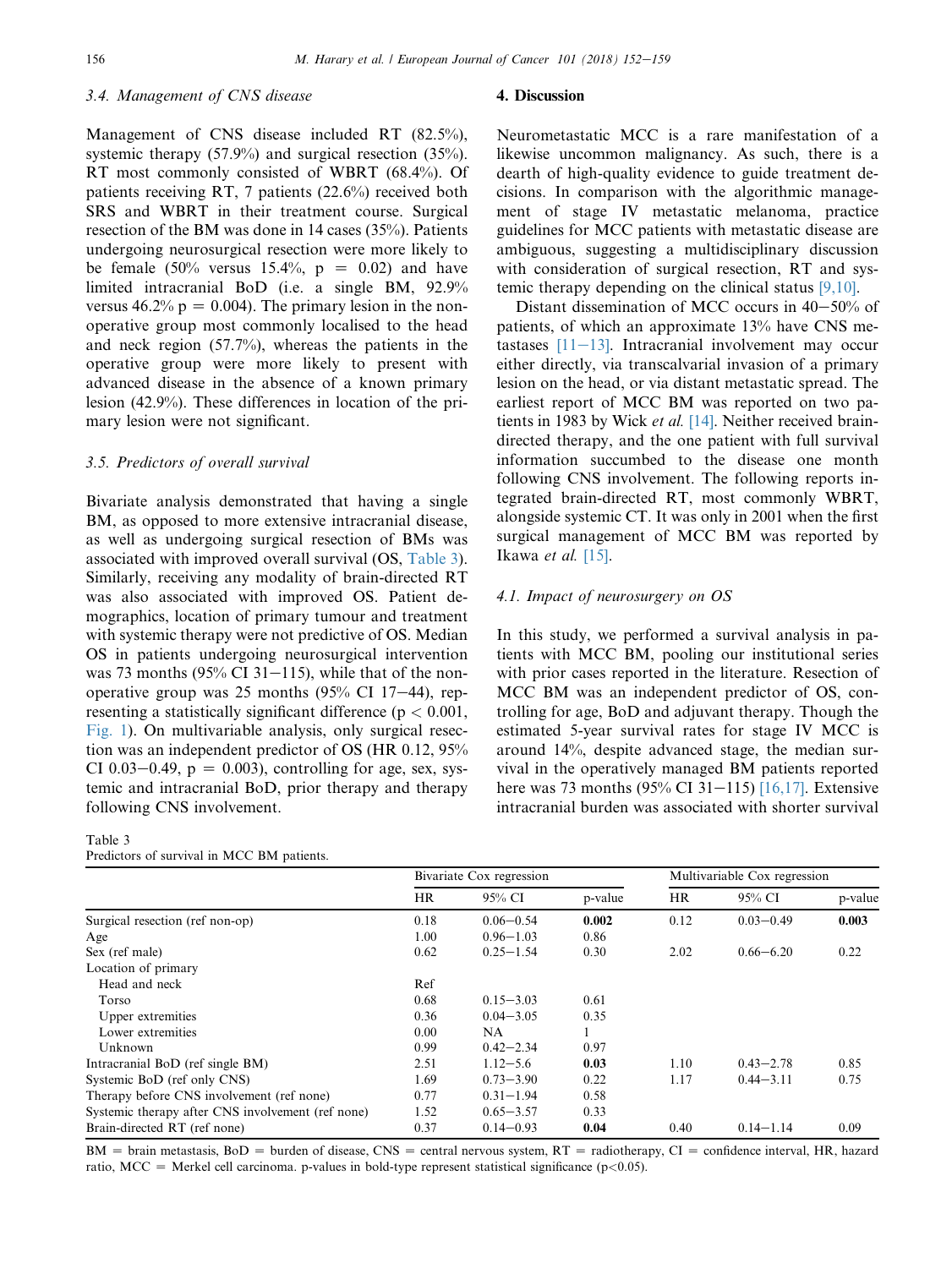<span id="page-6-0"></span>

Fig. 1. Kaplan-Meier curve for operative versus non-operative management of brain metastasis. Error bands represent 95% confidence interval.

on bivariate analysis, but not on multivariable analysis. This is likely explained by the fact that intracranial BoD is a key factor in patient selection for surgery. In other words, there is likely an interaction between lower intracranial burden and operative management, both of which contribute to improved survival. In the reported cohort, neuroimaging was primarily done in the setting of new neurologic symptoms which may suggest a role for CNS imaging in asymptomatic patients with stage IV disease, similar to advanced melanoma, which may allow for earlier intervention. Guidelines for BM management support surgical intervention in suitable patients on the basis of significant evidence of improved local control and extended survival  $[18-23]$  $[18-23]$ . The results of the present study suggest that these recommendations may also be applicable in cases of neurometastatic MCC.

# 4.2. Role of adjuvant therapy

There has been no prospective study to date examining the efficacy of RT specifically in the management of MCC BM. Nevertheless, there is evidence to suggest that MCC is a radio-sensitive tumour, with several studies demonstrating improved local recurrence and OS for adjuvant RT following resection of the primary lesion in stage I-III MCC  $[24-28]$  $[24-28]$ . Iyer *et al.*  $[29]$  reported on the use of single-fraction RT for visceral, lymph node, skin and bone MCC metastases and found that 94% of metastatic foci showed some response, and complete response was seen in 53% of foci. Nevertheless, a survival benefit of RT in the management of stage IV MCC is still under debate [\[16\].](#page-8-0) In our cohort, braindirected RT was not an independent predictor of OS. It is important to note, however, that given sample size limitations and the lack of detail regarding RT modality in some literature reports, we were unable to analyse the OS impact of SRS and WBRT individually. It is quite possible that, similar to evidence seen in the treatment of other BMs, SRS is superior to WBRT for MCC BM.

Operative patients were more likely to receive adjuvant SRS than the non-operative group. To an extent, the receipt of WBRT as opposed to SRS is likely associated with intracranial disease burden. The control of intracranial disease provided by BM resection may have allowed for an avoidance of or delay in WBRT until post-operative progression. This may protect patients from the known cognitive sequelae of WBRT [\[30,31\].](#page-8-0)

With regards to adjuvant systemic therapy, about half of the cases in the literature received CT. Operative patients treated at our institutions received immunotherapy and/or targeted therapy as a part of clinical investigation. While used broadly in the included population, CT has largely grown out of favour both due to disappointing effects on OS and the associated drug toxicities [\[7,29,32,33\].](#page-7-0) More recently, immunotherapy, specifically inhibitors of the programmed cell death protein-1/ programmed cell death protein ligand-1 (PD-1/PDL-1) pathway, has shown particular promise for the treatment of advanced MCC [\[34,35\]](#page-8-0). Unfortunately, there were not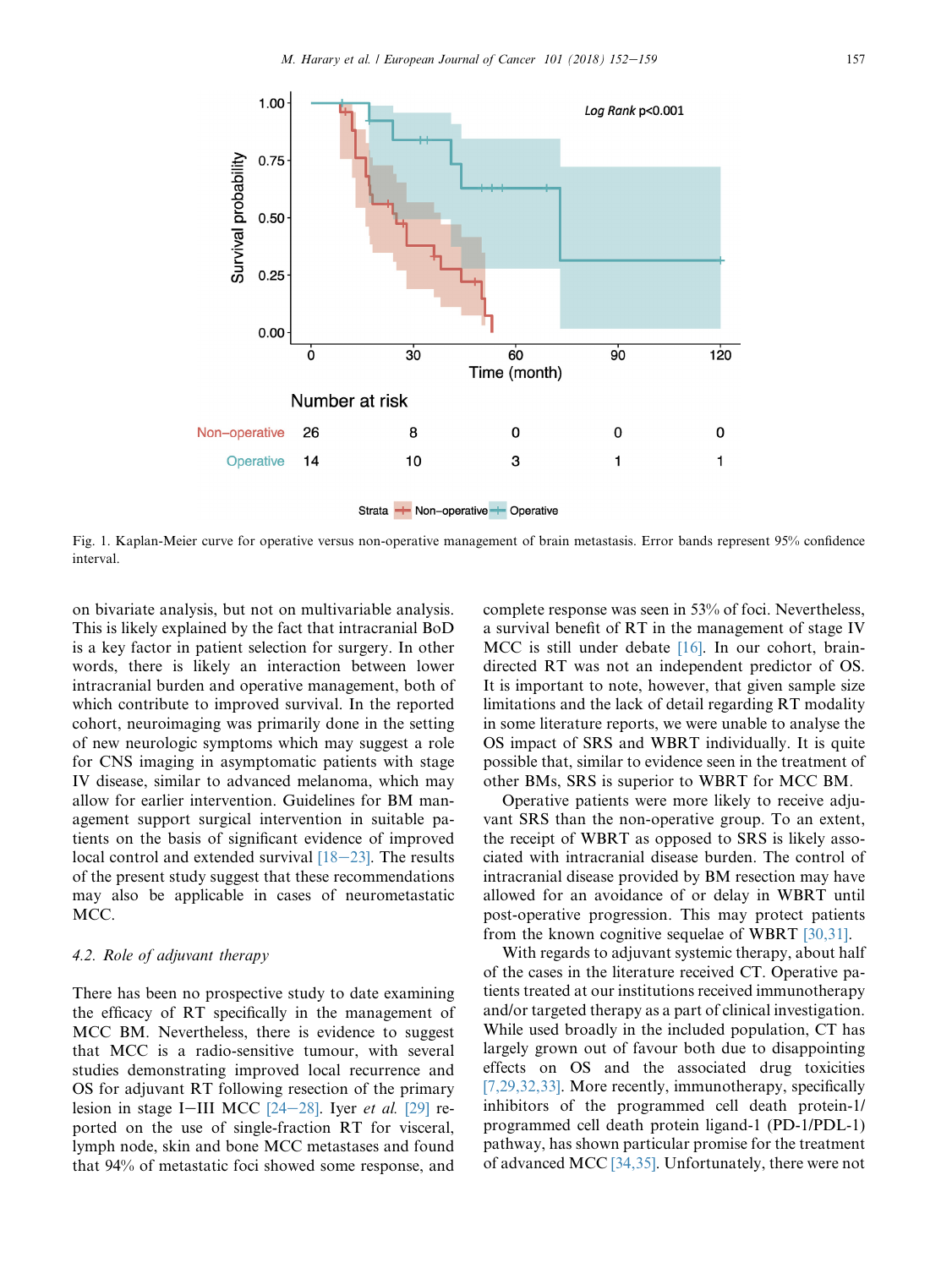<span id="page-7-0"></span>enough patients in this study receiving immunotherapy to evaluate the effect of this treatment modality on survival in BM patients. While there are several ongoing trials investigating the use of immunotherapy for advanced MCC (NCT02267603, NCT03071406, NCT02584829, NCT03304639), they largely exclude patients with active CNS disease. Neurosurgical intervention and/or RT may be appropriate in suitable patients to allow for intracranial disease control, potentially making these patients trial candidates. It is important to note, however, that, drawing a corollary from emerging evidence in the treatment of advanced melanoma, radiation-induced immunogenicity may increase rates of radio-necrosis in patients receiving concurrent immunotherapy [\[36\]](#page-8-0). Further investigation of the safety and efficacy of combination therapy in intracranial disease control and OS in neurometastatic MCC is warranted.

# 4.3. CNS involvement via direct spread

Though MCC most commonly invades the CNS by distant spread via a haematogenous route, there have been reports of direct CNS extension from a head primary lesion, where the tumour invades through the calvarium, skull base or oral mucosa  $[37-40]$  $[37-40]$  $[37-40]$ . Barkdull et al. [\[38\]](#page-8-0) reported one case where there was a CNS metastatic focus immediately below the overlying skin lesion in the absence of overt skull involvement. The authors proposed a mechanism involving spread along small emissary veins that communicate with diploic veins of the skull. Perineural spread has also been suggested [\[41\].](#page-8-0) Surgical intervention in cases of CNS involvement via direct extension is inherently different to cases of distant metastatic spread, and to our knowledge, has not been reported in the literature.

# 4.4. Limitations

This study is limited by the constraints inherent to a retrospective study design and the small sample size. The cases used in the pooled analysis span a time period of over 30 years and therefore represent large heterogeneity in treatment regimens as the field's understanding of this pathology gradually developed. Nevertheless, this is the first study to report on more than a handful of cases of neurometastatic MCC and to investigate the predictors of survival in neurometastatic MCC.

### 5. Conclusions

Neurosurgical resection was associated with a survival benefit for patients with neurometastatic MCC in this study. As always, oncologists and neurosurgeons need to assess the appropriateness of surgical intervention in context of the overall patient status and in accordance with patients' goals. Prospective studies are warranted, especially to evaluate the benefit of combination therapy

with surgery, adjuvant RT and/or immunotherapy in MCC patients with neurometastatic disease.

# Conflict of interest statement

The authors have no conflict of interest to declare.

# Appendix A. Supplementary data

Supplementary data related to this article can be found at <https://doi.org/10.1016/j.ejca.2018.07.002>.

#### References

- [1] [Toker C. Trabecular carcinoma of the skin. Arch Dermatol 1972;](http://refhub.elsevier.com/S0959-8049(18)30952-3/sref1)  $105(1):107-10.$  $105(1):107-10.$  $105(1):107-10.$  $105(1):107-10.$
- [2] [Fitzgerald TL, Dennis S, Kachare SD, Vohra NA, Wong JH,](http://refhub.elsevier.com/S0959-8049(18)30952-3/sref2) [Zervos EE. Dramatic increase in the incidence and mortality from](http://refhub.elsevier.com/S0959-8049(18)30952-3/sref2) [Merkel cell carcinoma in the United States. Am Surg 2015;81\(8\):](http://refhub.elsevier.com/S0959-8049(18)30952-3/sref2)  $802 - 6$  $802 - 6$
- [3] [Stang A, Becker JC, Nghiem P, Ferlay J. The association between](http://refhub.elsevier.com/S0959-8049(18)30952-3/sref3) [geographic location and incidence of Merkel cell carcinoma in](http://refhub.elsevier.com/S0959-8049(18)30952-3/sref3) [comparison to melanoma: an international assessment. Eur J](http://refhub.elsevier.com/S0959-8049(18)30952-3/sref3) [Cancer 2018;94:47](http://refhub.elsevier.com/S0959-8049(18)30952-3/sref3)-[60.](http://refhub.elsevier.com/S0959-8049(18)30952-3/sref3)
- [4] [Coggshall K, Tello TL, North JP, Yu SS. Merkel cell carcinoma:](http://refhub.elsevier.com/S0959-8049(18)30952-3/sref4) [an update and review: pathogenesis, diagnosis, and staging. J Am](http://refhub.elsevier.com/S0959-8049(18)30952-3/sref4) [Acad Dermatol 2018;78\(3\):433](http://refhub.elsevier.com/S0959-8049(18)30952-3/sref4)-[42](http://refhub.elsevier.com/S0959-8049(18)30952-3/sref4).
- [5] [Plaza JA, Suster S. The Toker tumor: spectrum of morphologic](http://refhub.elsevier.com/S0959-8049(18)30952-3/sref5) [features in primary neuroendocrine carcinomas of the skin](http://refhub.elsevier.com/S0959-8049(18)30952-3/sref5) (Merkel cell carcinoma). Ann Diagn Pathol  $2006;10(6):376-85$  $2006;10(6):376-85$ .
- [6] [Zhao M, Meng MB. Merkel cell carcinoma with lymph node](http://refhub.elsevier.com/S0959-8049(18)30952-3/sref6) [metastasis in the absence of a primary site: case report and liter](http://refhub.elsevier.com/S0959-8049(18)30952-3/sref6)ature review. Oncol Lett  $2012;4(6):1329-34$  $2012;4(6):1329-34$ .
- [7] [Tello TL, Coggshall K, Yom SS, Yu SS. Merkel cell carcinoma:](http://refhub.elsevier.com/S0959-8049(18)30952-3/sref7) [an update and review: current and future therapy. J Am Acad](http://refhub.elsevier.com/S0959-8049(18)30952-3/sref7) [Dermatol 2018;78\(3\):445](http://refhub.elsevier.com/S0959-8049(18)30952-3/sref7)-[54.](http://refhub.elsevier.com/S0959-8049(18)30952-3/sref7)
- [8] [Sridharan V, Muralidhar V, Margalit DN, Tishler RB,](http://refhub.elsevier.com/S0959-8049(18)30952-3/sref8) [DeCaprio JA, Thakuria M, et al. Merkel cell carcinoma: a pop](http://refhub.elsevier.com/S0959-8049(18)30952-3/sref8)[ulation analysis on survival. J Natl Compr Canc Netw 2016;](http://refhub.elsevier.com/S0959-8049(18)30952-3/sref8)  $14(10):1247 - 57.$  $14(10):1247 - 57.$  $14(10):1247 - 57.$  $14(10):1247 - 57.$
- [9] [Bichakjian C, Olencki T, Aasi A, Alam M, Andersen J,](http://refhub.elsevier.com/S0959-8049(18)30952-3/sref9) [Blitzvlau R, et al. NCCN clinical practice guidelines in oncology](http://refhub.elsevier.com/S0959-8049(18)30952-3/sref9) [for Merkel cell carcinoma \(ver I\). National Comprehensive](http://refhub.elsevier.com/S0959-8049(18)30952-3/sref9) [Cancer Network; 2017.](http://refhub.elsevier.com/S0959-8049(18)30952-3/sref9)
- [10] [Lebbe C, Becker JC, Grob JJ, Malvehy J, Del Marmol V,](http://refhub.elsevier.com/S0959-8049(18)30952-3/sref10) [Pehamberger H, et al. Diagnosis and treatment of Merkel Cell](http://refhub.elsevier.com/S0959-8049(18)30952-3/sref10) [Carcinoma. European consensus-based interdisciplinary guide](http://refhub.elsevier.com/S0959-8049(18)30952-3/sref10)line. Eur J Cancer  $2015;51(16):2396-403$  $2015;51(16):2396-403$ .
- [11] [Kouzmina M, Koljonen V, Leikola J, Bohling T, Lantto E.](http://refhub.elsevier.com/S0959-8049(18)30952-3/sref11) [Frequency and locations of systemic metastases in Merkel cell](http://refhub.elsevier.com/S0959-8049(18)30952-3/sref11) [carcinoma by imaging. Acta Radiol Open 2017;6\(3\).](http://refhub.elsevier.com/S0959-8049(18)30952-3/sref11) [2058460117700449.](http://refhub.elsevier.com/S0959-8049(18)30952-3/sref11)
- [12] [Shack R, Barton R. Is aggressive surgical management justified in](http://refhub.elsevier.com/S0959-8049(18)30952-3/sref12) [the treatment of Merkel cell carcinoma? Plast Reconstr Surg](http://refhub.elsevier.com/S0959-8049(18)30952-3/sref12) [1994;94\(7\):970](http://refhub.elsevier.com/S0959-8049(18)30952-3/sref12)-[5](http://refhub.elsevier.com/S0959-8049(18)30952-3/sref12).
- [13] [Wynne CJ, Kearsley JH. Merkel cell tumor. A chemosensitive](http://refhub.elsevier.com/S0959-8049(18)30952-3/sref13) [skin cancer. Cancer 1988;62\(1\):28](http://refhub.elsevier.com/S0959-8049(18)30952-3/sref13)-[31](http://refhub.elsevier.com/S0959-8049(18)30952-3/sref13).
- [14] [Wick MR, Goellner JR, Scheithauer BW, Thomas 3rd JR,](http://refhub.elsevier.com/S0959-8049(18)30952-3/sref14) [Sanchez NP, Schroeter AL. Primary neuroendocrine carcinomas](http://refhub.elsevier.com/S0959-8049(18)30952-3/sref14) [of the skin \(Merkel cell tumors\). A clinical, histologic, and ul](http://refhub.elsevier.com/S0959-8049(18)30952-3/sref14)[trastructural study of thirteen cases. Am J Clin Pathol 1983;79\(1\):](http://refhub.elsevier.com/S0959-8049(18)30952-3/sref14)  $6 - 13$  $6 - 13$ .
- [15] [Ikawa F, Kiya K, Uozumi T, Yuki K, Takeshita S, Hamasaki O,](http://refhub.elsevier.com/S0959-8049(18)30952-3/sref15) [et al. Brain metastasis of Merkel cell carcinoma. Case report and](http://refhub.elsevier.com/S0959-8049(18)30952-3/sref15) review of the literature. Neurosurg Rev  $1999;22(1):54-7$ .